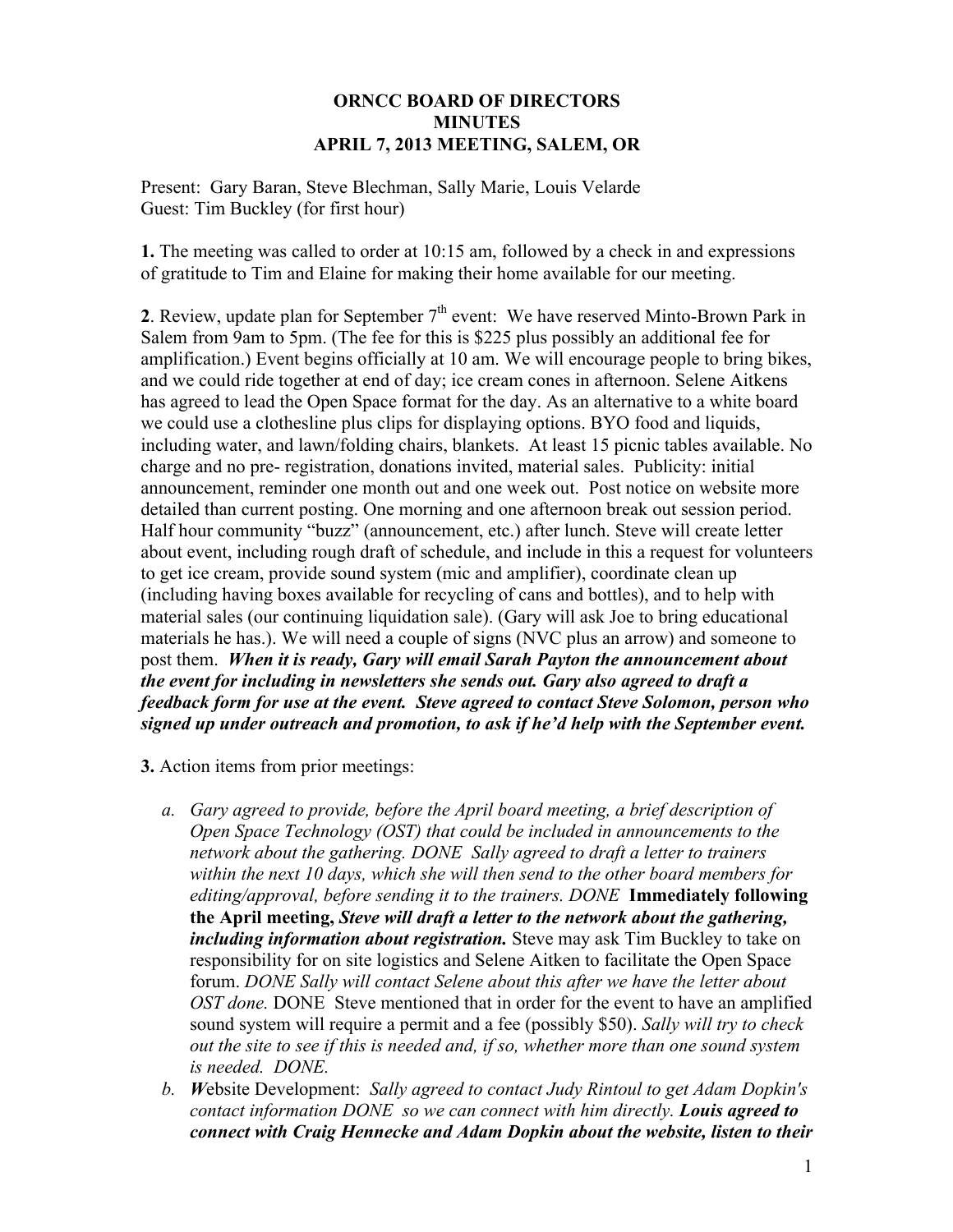*ideas, and bring his feedback (including cost estimates for work that could be done) to the April 7th board meeting. He will also see if Adam can join that meeting via Skype and if so, will get Adam's Skype address. Board members agreed to make a list of what we would want on the website. NOT YET DONE Louis will see if he can find a room in Portland with a projector set up that will enable us to look at various websites on a large screen. NOT YET DONE Louis agreed to ask Adam if our having an improved website could be used effectively to facilitate sharing this kind of information. NOT YET DONE*

- *c. Craig agreed to provide board members with a draft application form for funding requests to ORNCC, based on the policy adopted in at the November 2012 meeting, and to provide this draft by the Feb 17th meeting*. *DONE*
- *d. To facilitate a closer connection between the Board and Sarah Peyton, who edits ORNCC newsletters, Sally will invite her to attend the next Board meeting in Portland. DONE (Sarah is not available to attend the meeting but Sally will speak with her at another time.)*
- *e. Louis agreed to create an ORNCC policy archive by the May 19th meeting (now moved to June 2nd).*
- *f. Sally will email the people who signed up for the "NVC in Schools" group to give them the contact information of the others and to encourage them to create a work group around this topic, and invite them to request ORNCC to post notices on the website that could help the group achieve its goals. NOT DONE*
- *g. Each board member will review Craig's recent email about the website and try to come up with a clear definition of our target population and how we can use the website to reach those people. NOT DONE(but included now in 6c below).*
- *h. Before the next Board meeting Sally will ask current Governing Council members Michael Dreiling and Lisa-Marie DiVincent if they would like the Board to vet nominations to the Board in the future. DONE*

**4. Treasurer's report—comments/questions:** *Gary will look into how the treasurer's report could reflect various contributions of materials and services that are not currently reported.* Gary agreed to let other board members know when he is paying invoices.

**5. Upcoming meeting schedule changes**: May  $19<sup>th</sup>$  meeting changed to June  $2<sup>nd</sup>$  in Yachats. June 30<sup>th</sup> changed to July 7<sup>th</sup> in Salem. August  $11^{th}$  meeting to be in Eugene. *Gary will ask Craig to make these changes on the website.*

### **6. Old Business**

 **a.** Discussion of response of GC members to board inquiry (see h above)—*Sally will draft, and following the next board meeting, will send a message to network recruiting new board members.*

b. Review of draft form (created by Craig) for funding requests to ORNCC: We want to make some changes, viz.:

i. Begin with: Your name or organization's name & contact inofrmation (first box); and include the following questions:

ii. Please summarize your proposal and indicate any specific request you have to ORNCC for financial or other support.

iii. Provide a brief history of your organization (or your interest in this project) (instead of mention of longevity of organization)